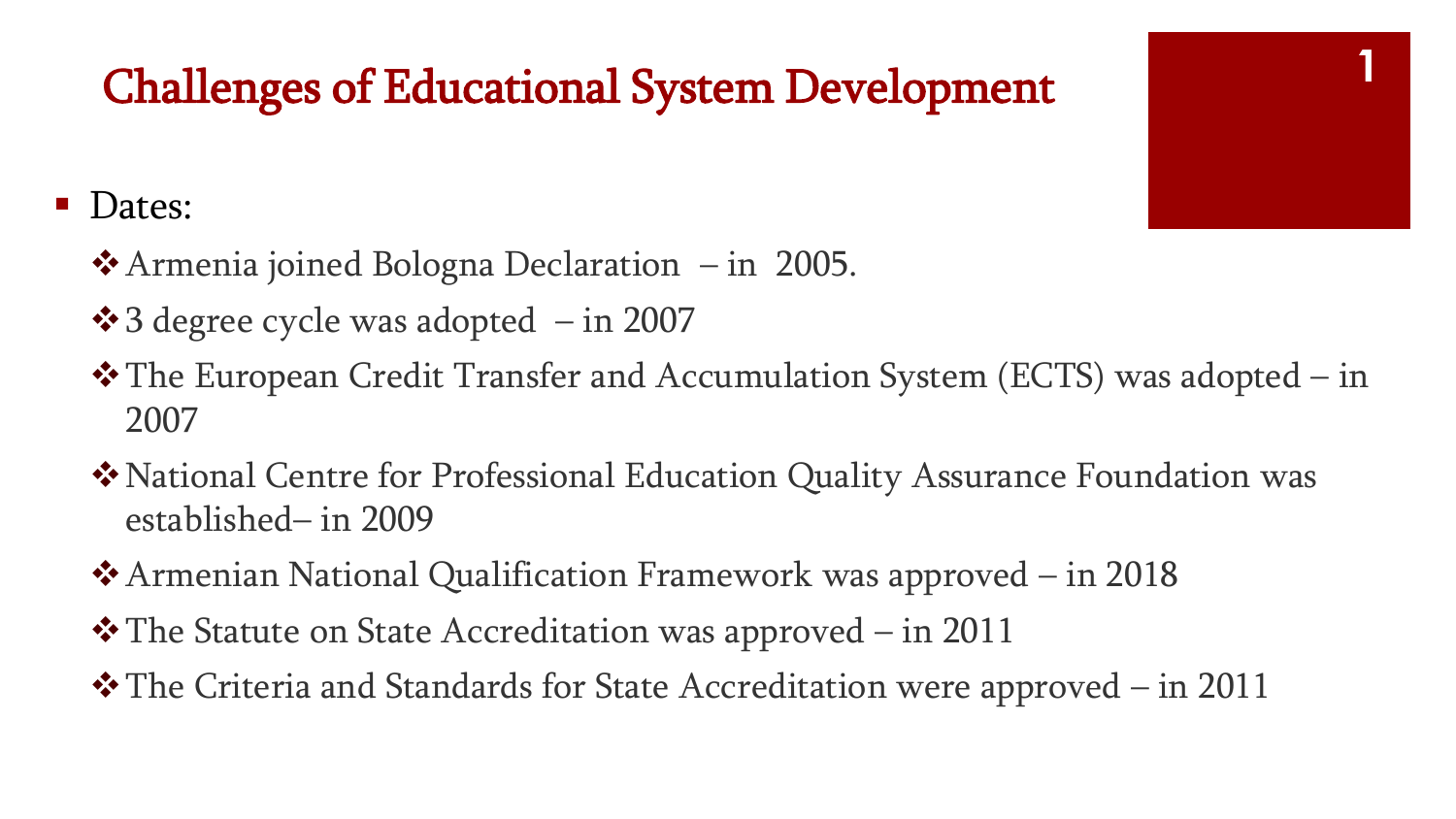### National Framework of Quality Assurance in RA

Based on European Standards and Guidelines in Higher Education,

Including four components:

- **Internal quality assurance /HEIs responsibility/**
- External quality assurance /organized by ANQA/
	- ❖Mandatory institutional accreditation /cycle of maximum 6 years/
	- ❖Voluntary programme accreditation. Institutional accreditation is a prerequisite for program accreditation

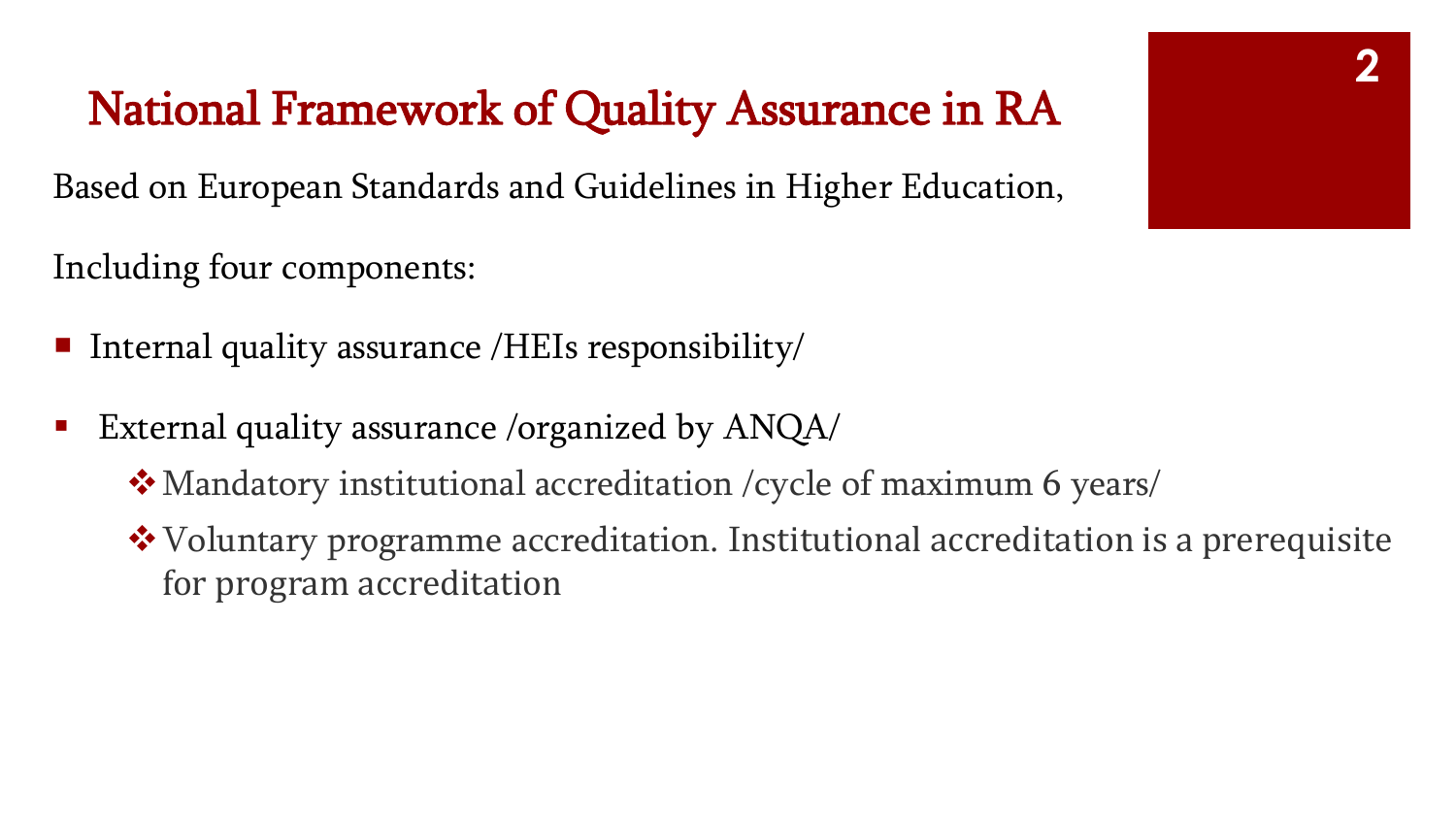National Framework of Quality Assurance in RA

The external quality assurance

- Ensure the quality of provided services by an external evaluation
- To secure society from poor-quality education
	- ❖ Periodically inform society on quality of provided qualifications
	- ❖ Inform the society on the provided education by HEIs and about the quality of provided services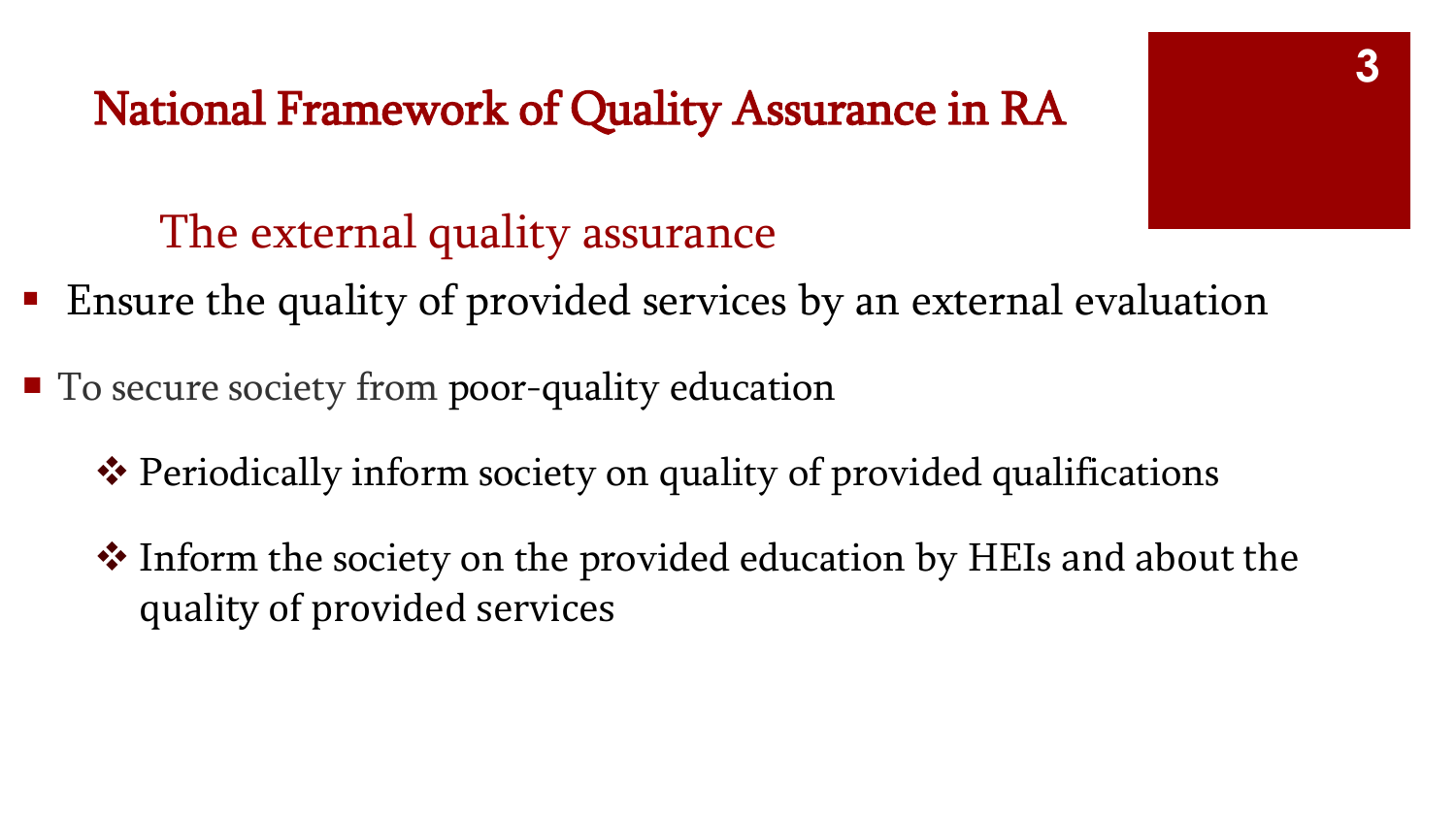## Implementation of external quality assurance



#### ■ At the national level

❖ Accreditation Criteria and Standards in the RA

#### ■ At the international level

❖ In compliance with the Standards and Guidelines for Quality Assurance in the European Higher Education Area



A well-known international organization independently or jointly with the ANQA

ANQA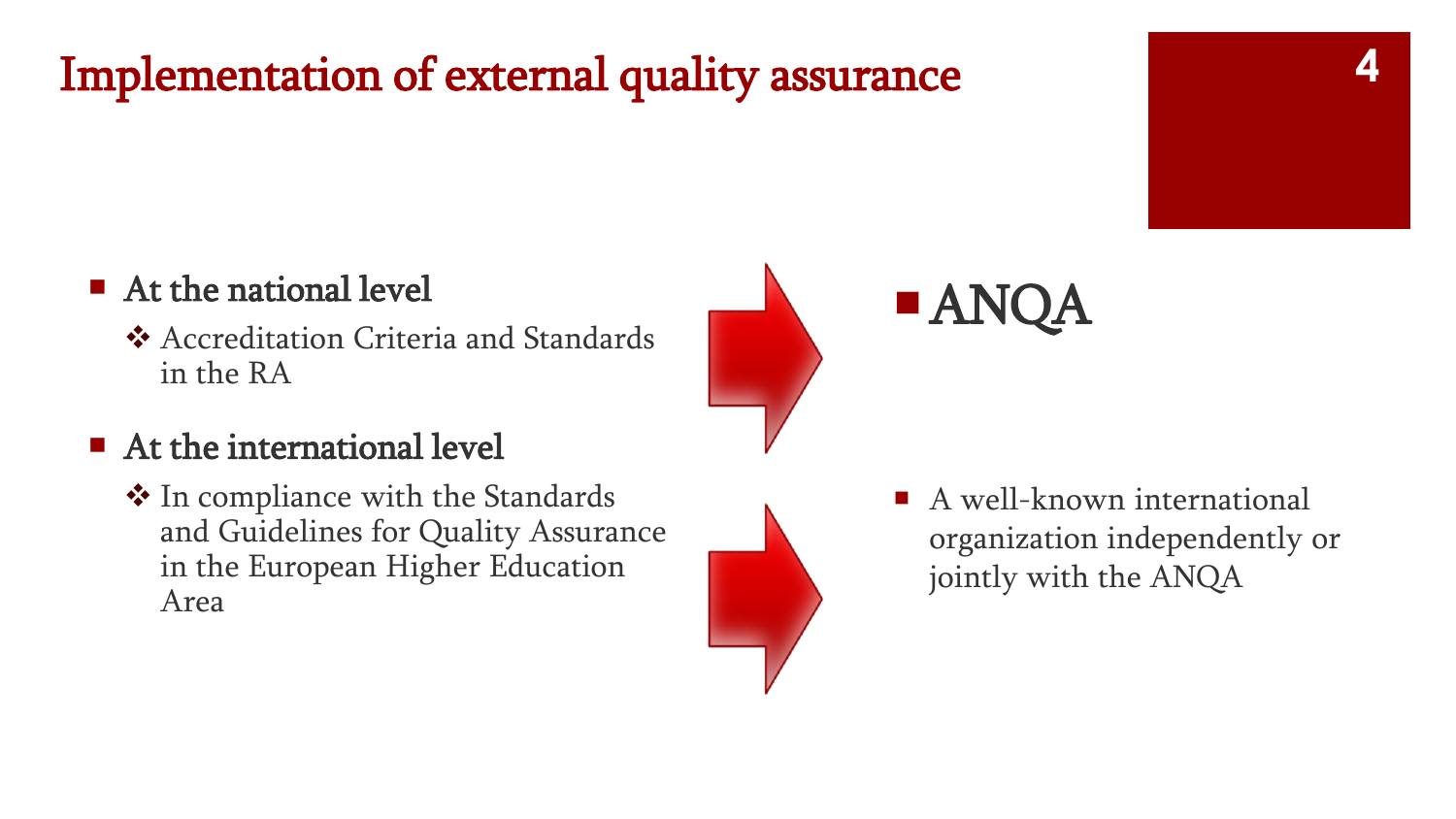### The interaction of internal and external quality assurance systems



Accountability and social responsibility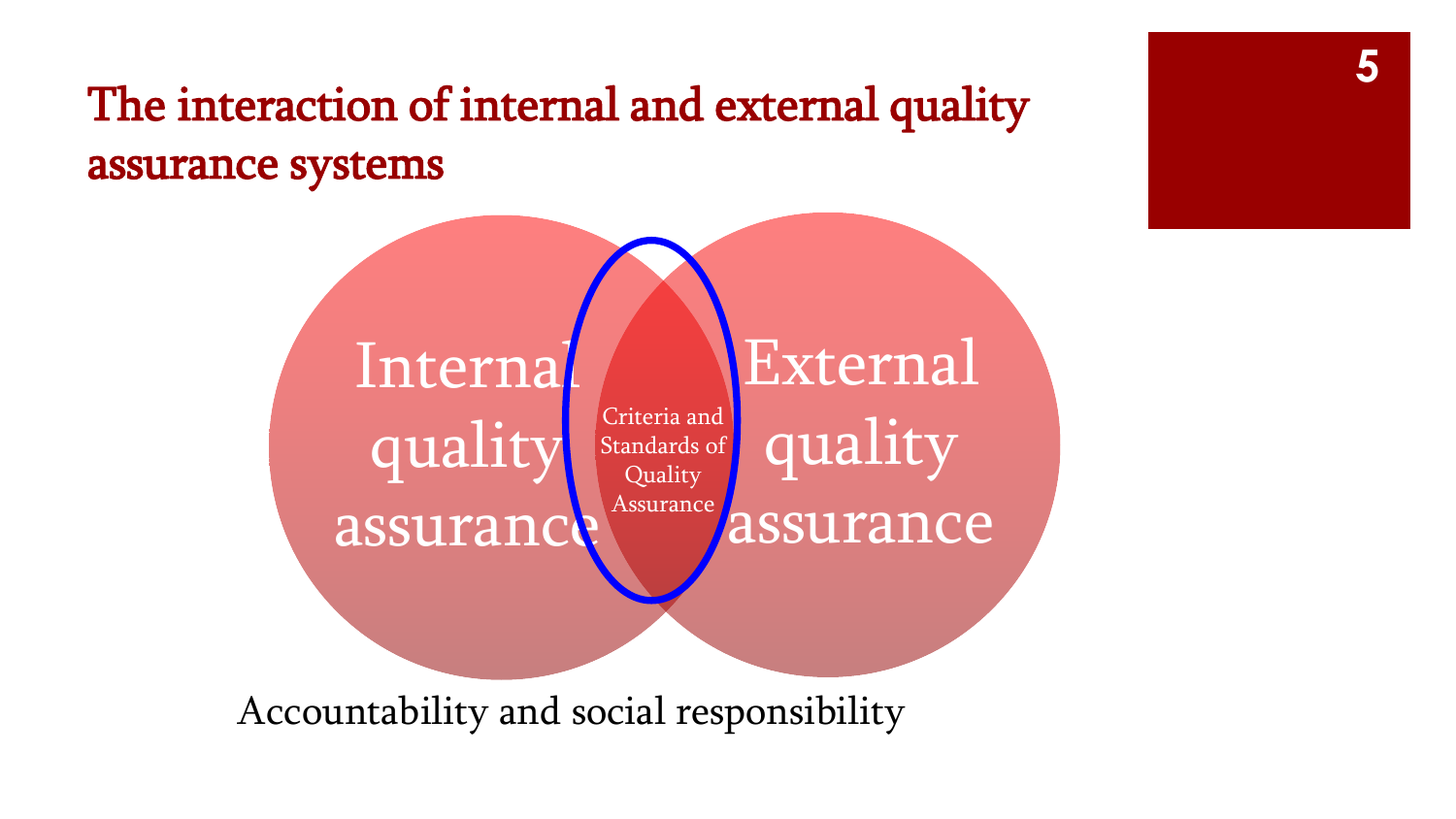## How to provide quality education

The following two factors are preconditions for providing quality education:

Institutional environment promoting learning

Academic program effectiveness and the level of correspondence with the labour market needs

- Effective management of a university
- Effectiveness of the services provided by a university
- Specific processes of an academic program
- Reliable qualification



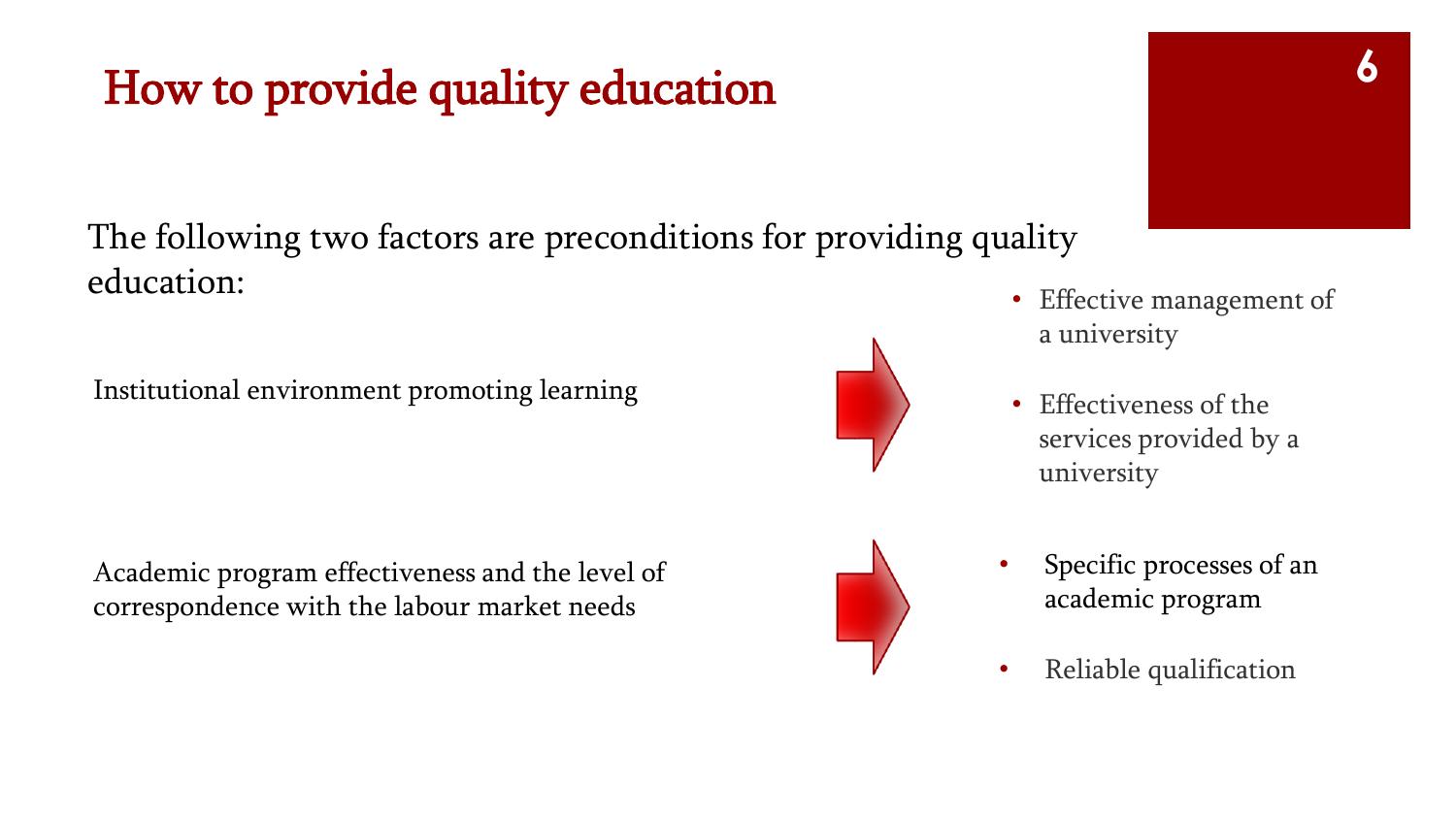## Criteria for Institutional Accreditation

- **Mission and purpose**
- Governance and administration
- Academic programmes
- Students
- Faculty and support staff
- Research and development
- **I** Infrastructure and resources
- Social responsibility
- External relations and internationalization
- System of internal quality assurance

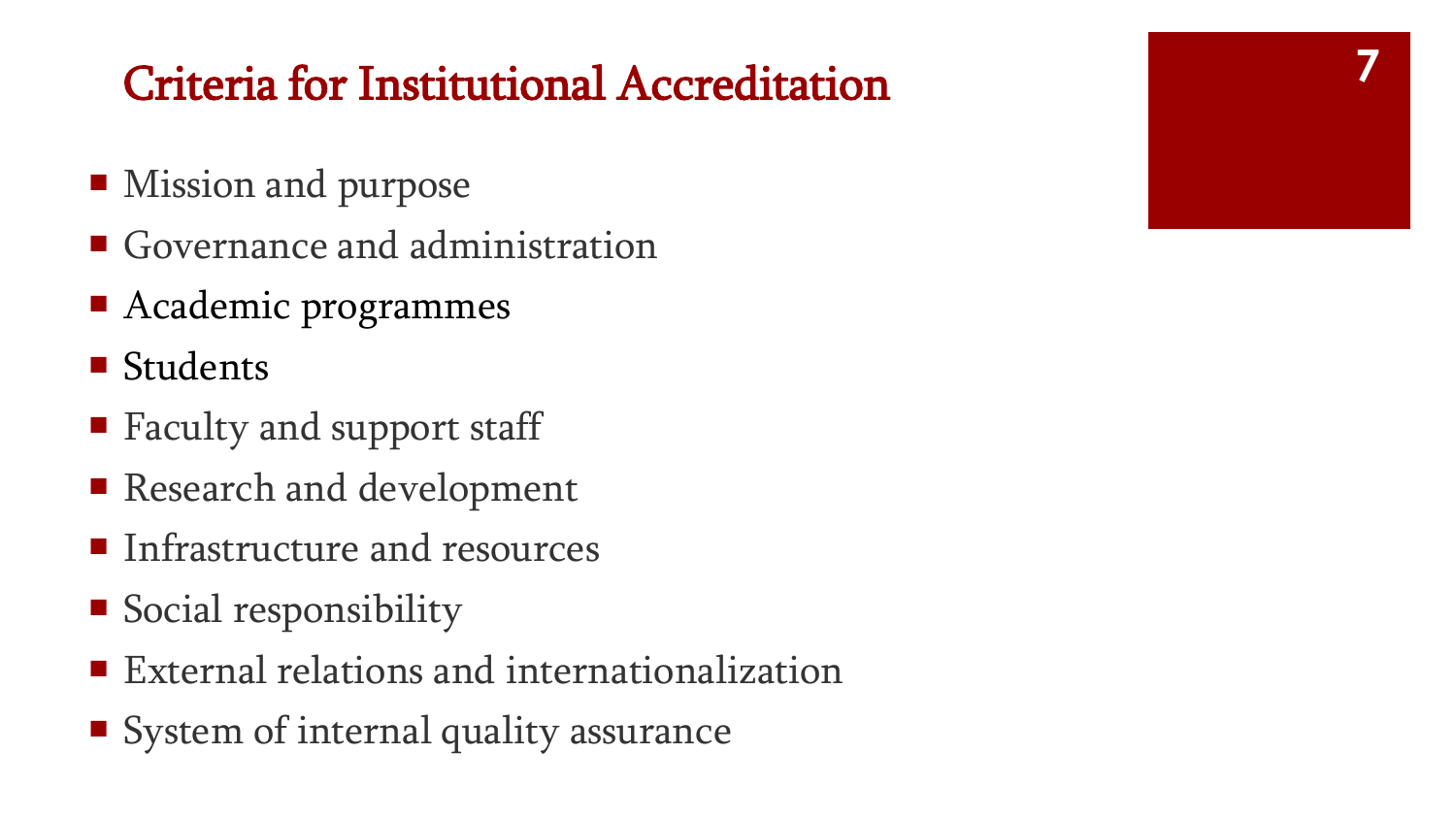## Criteria for Programme Accreditation

#### 7 criteria, 31 standards

#### **Academic programme**

To what extent the academic program is in concord with the Armenian National Qualifications Framework (ANQF), national qualifications descriptors, and state academic standards as well as is in line with the institution's mission?

#### **Teaching staff**

To what extent the academic program ensures teaching staff with necessary professional qualifications to realize the goals of the academic program?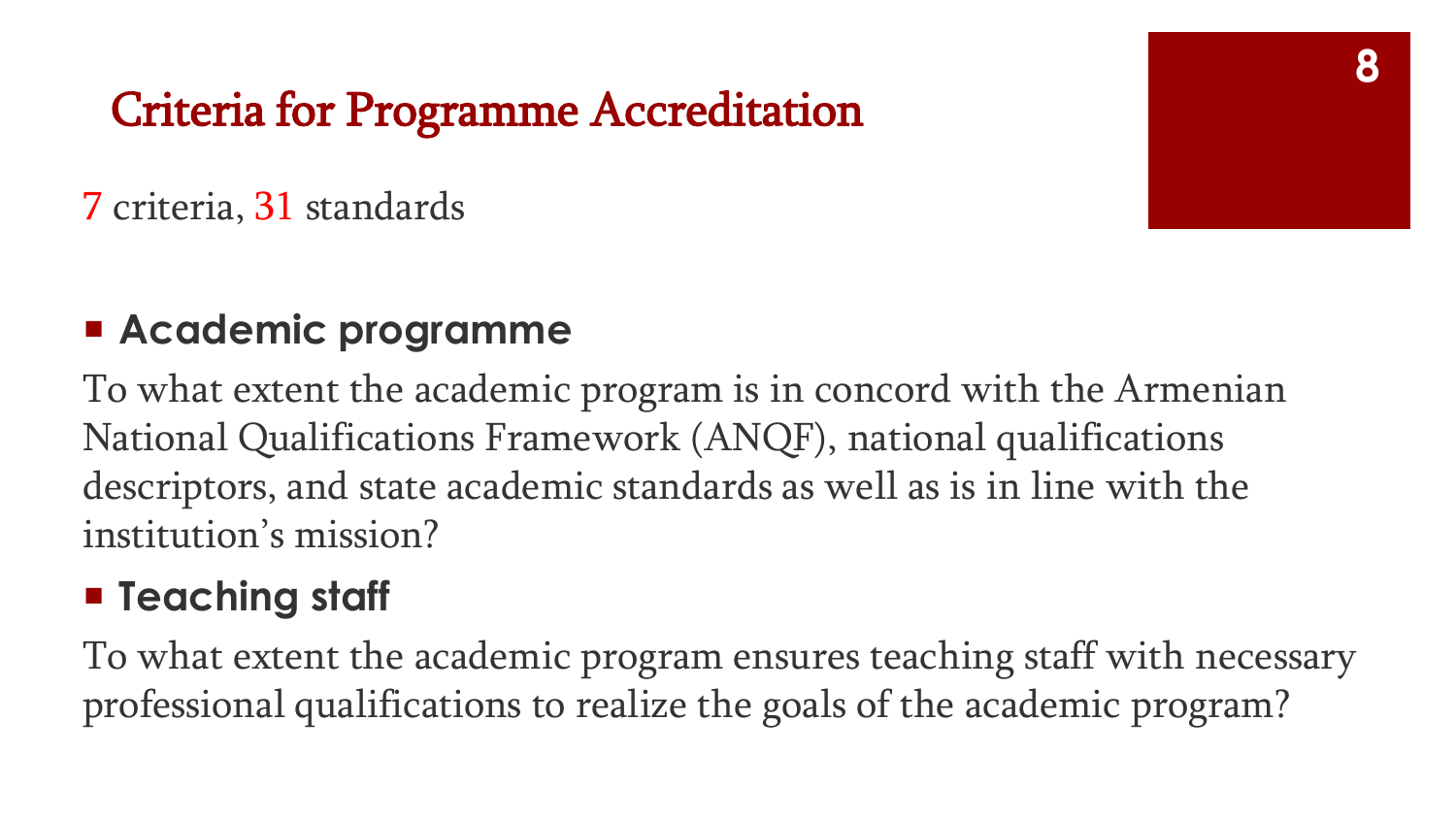

### **Example 1 Feaching and learning practices**

To what extent the teaching and learning practices used within the academic program ensure the achievement of intended learning outcomes?

#### **Student assessment**

Does the academic program provide assessment system that allows ensuring the students' progress as well as the formation and achievement of intend learning outcomes?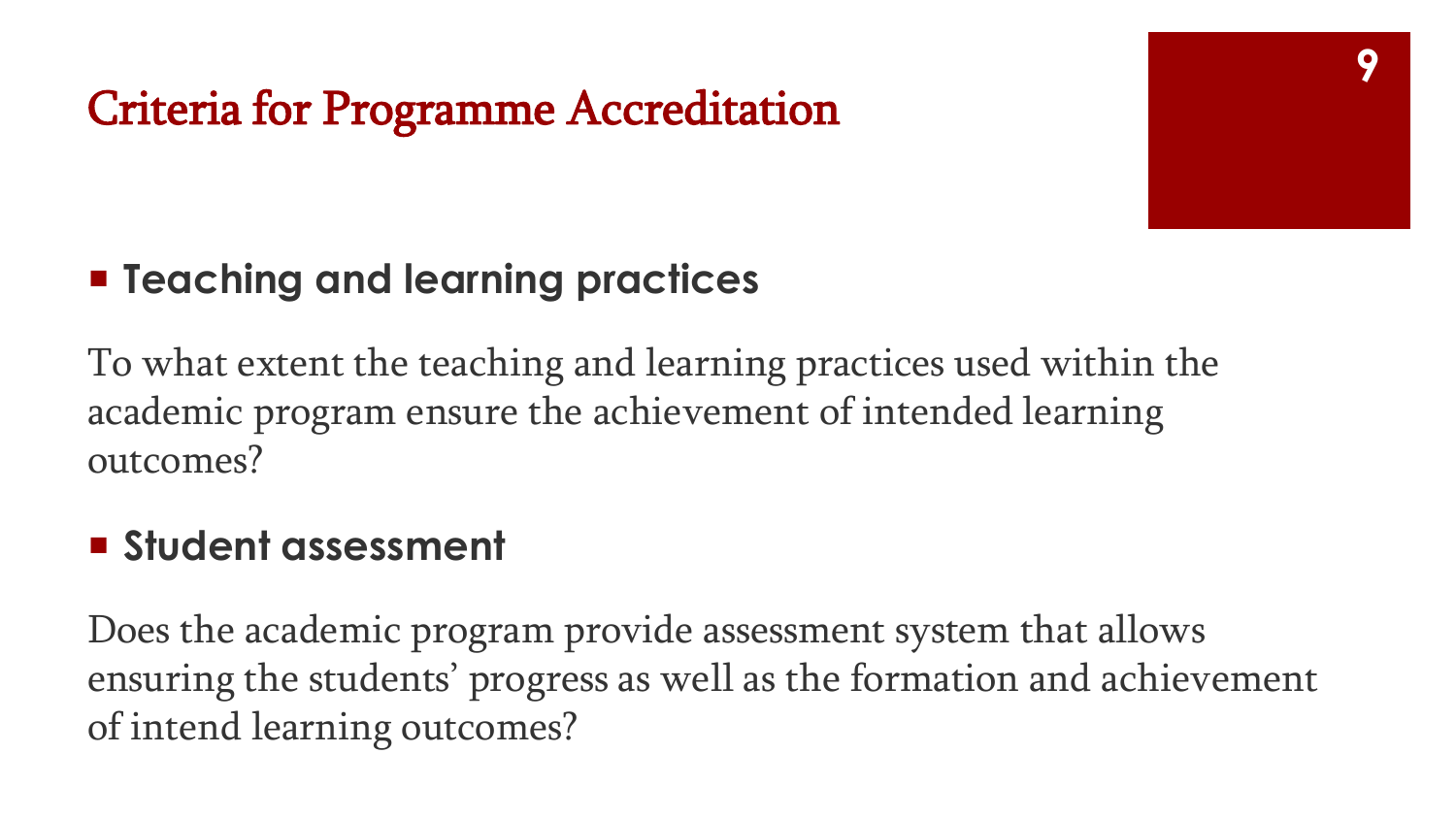## Criteria for Programme Accreditation

#### **Research and development**

Does the program ensure links between learning and research and creative activities?

#### **Learning environment**

To what extent the program promotes the quality educational provisions by creating an environment conducive to learning?

#### **Quality assurance**

Does the program have internal quality assurance system that promotes its maintenance and continuous improvement?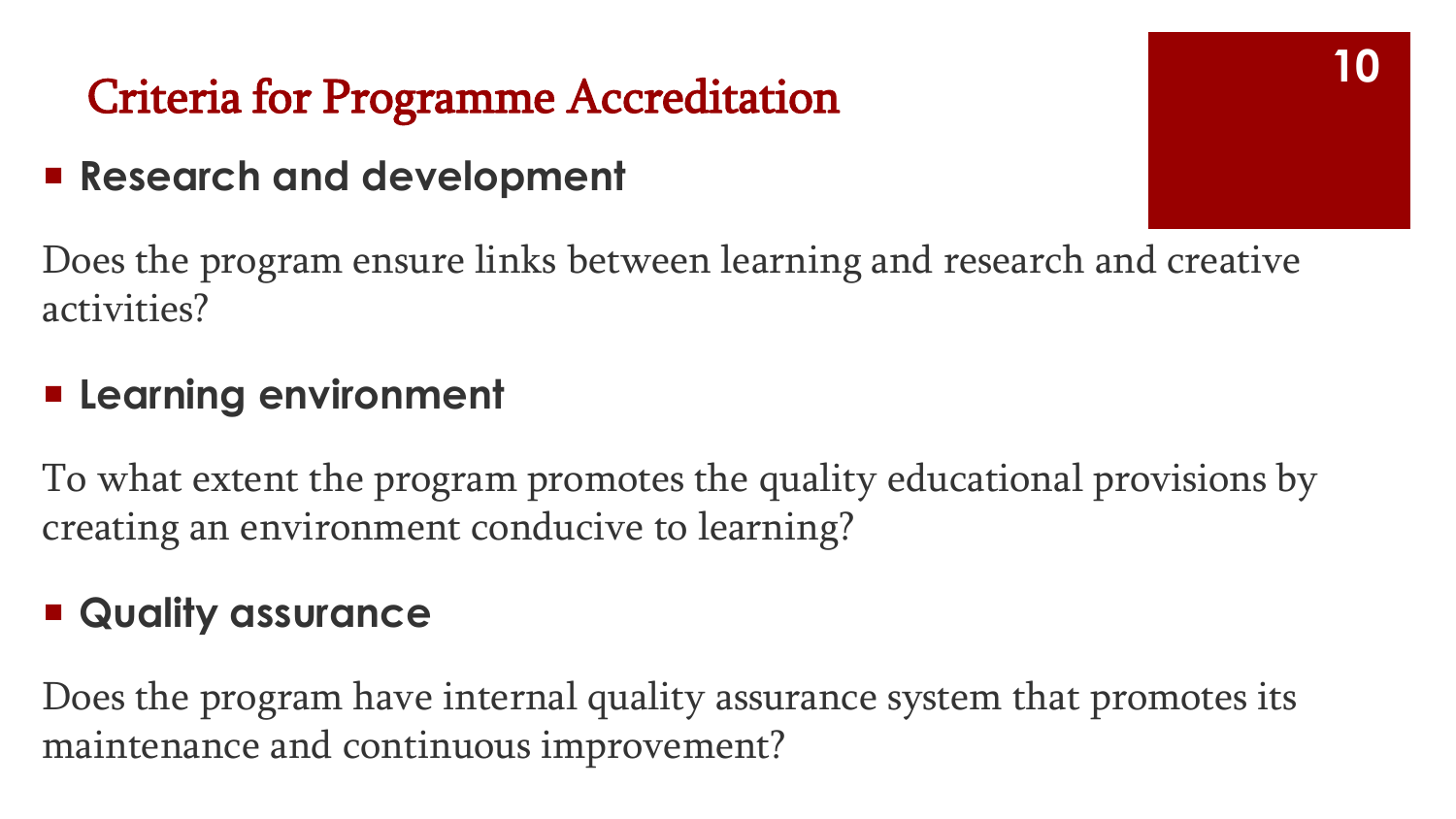## Accreditataion procedure in Armenia

- Application of HEI
- Submission of the Self-Assessment Report by HEI
- Reconciliation and approval of the expert group ❖3 local experts
	- ❖1 international expert
	- ❖1 student
- Site-visit to the HEI
- **Preparation of the expert panel's evaluation report**
- **Preparation of the follow-up plan**
- Decision making by the Accreditation Commission and its publication

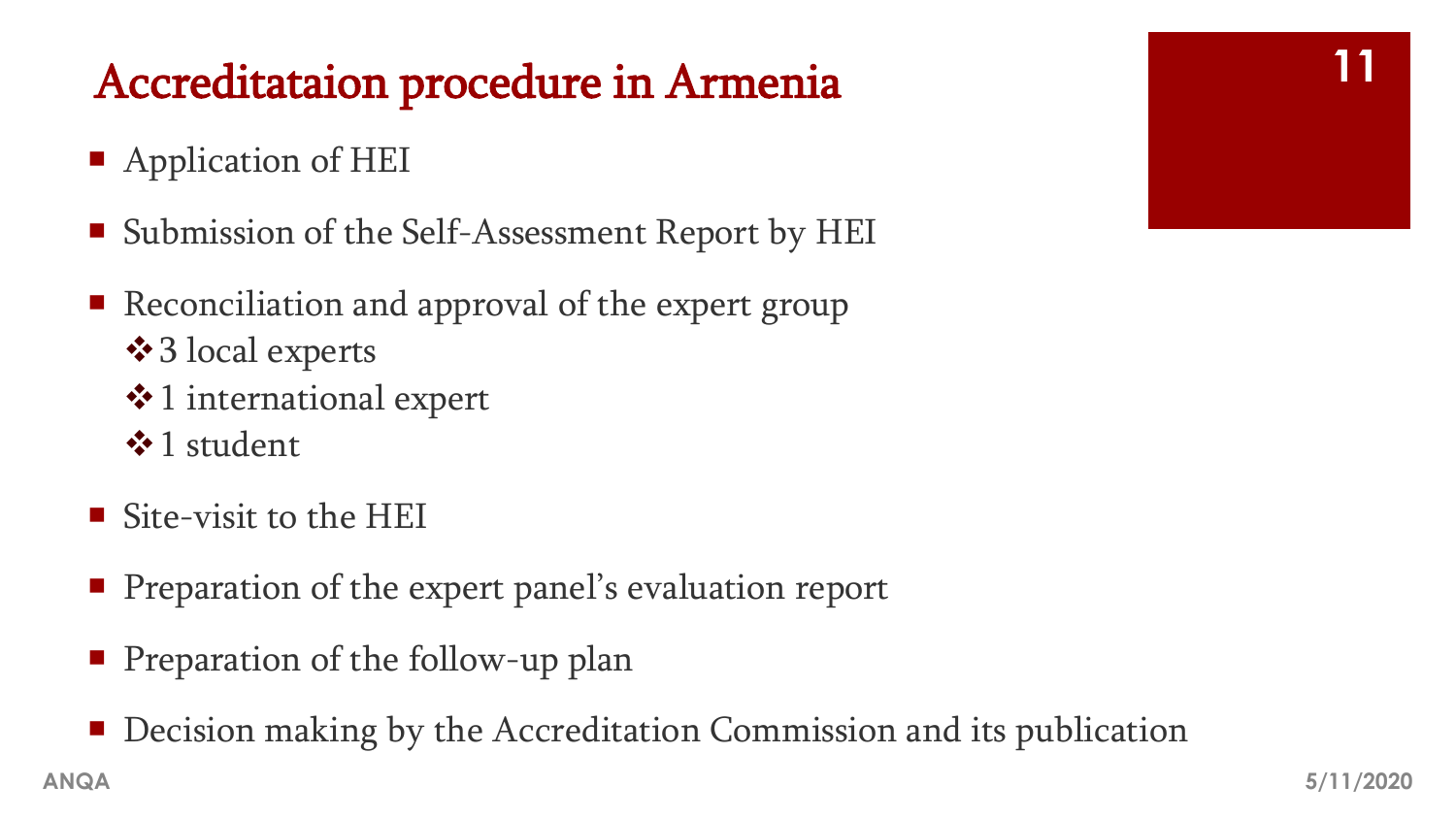## Self-assessment

- What is HEI trying to achieve? ❖What are the norms, values, mission and goals?
- How is HEI trying to achieve that?
	- ❖What are the particular qualities of the HEI, for example, the organizational structure and main activities and how the latter are connected with the norms and values?
- How the HEI ensures that it is achieving what it has planned?
	- ❖ To what extent the HEI is informed that the processes and organizational structure serve to the achievement of the desired goals?
- What changes have been made for improvement?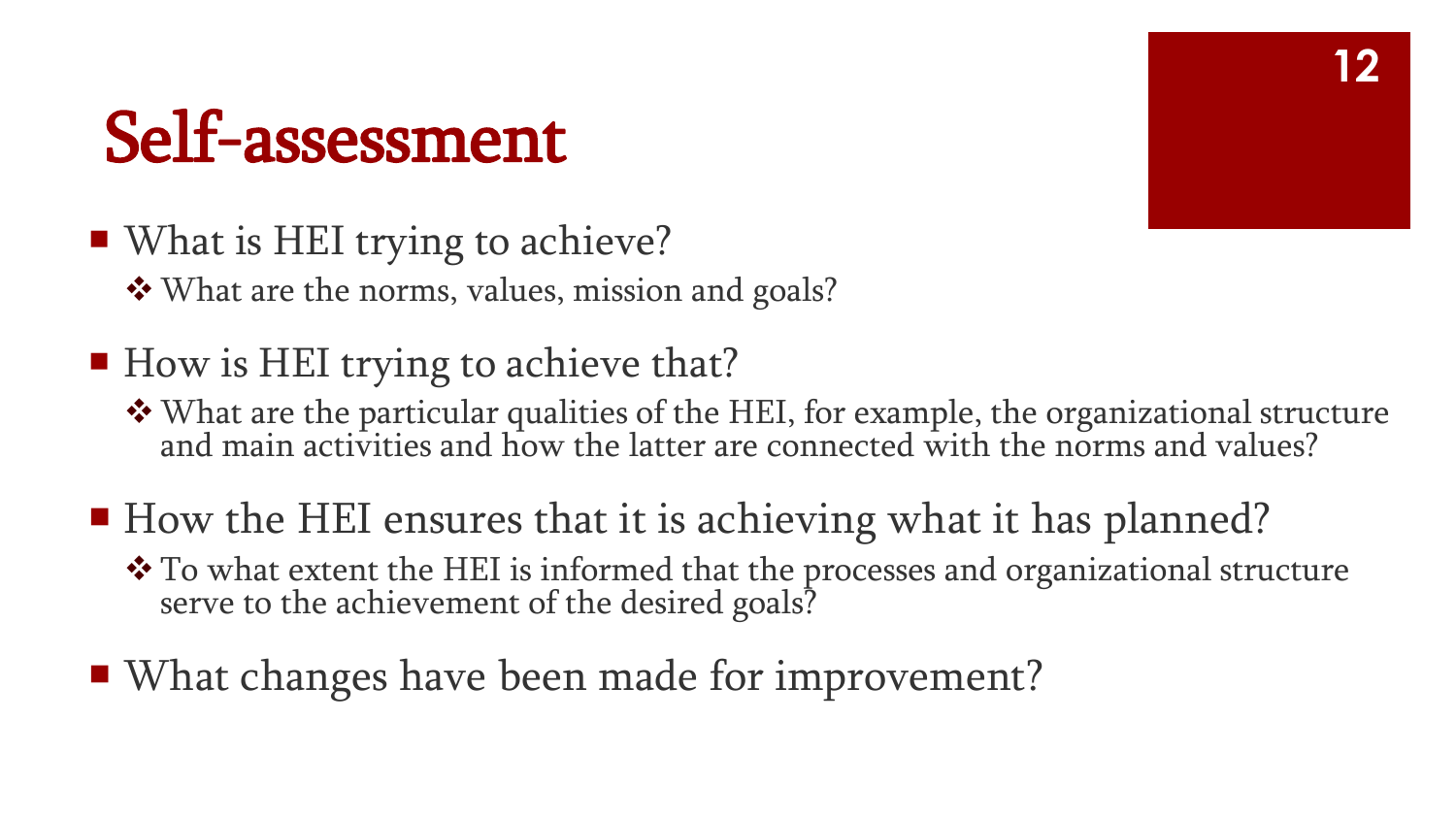## Self-assessment

University reveals that the academic program is regularly improves and is aimed at:

- creating a learning environment that will promote the development of knowledge, abilities and *skills of students in accordance with the ever-changing demands of the labour market,*
- *improving the efficiency of professional education and ensuring accountability to the public,*
- *compatibility and recognition of learning outcomes of academic programs and qualifications awarded at national and international levels*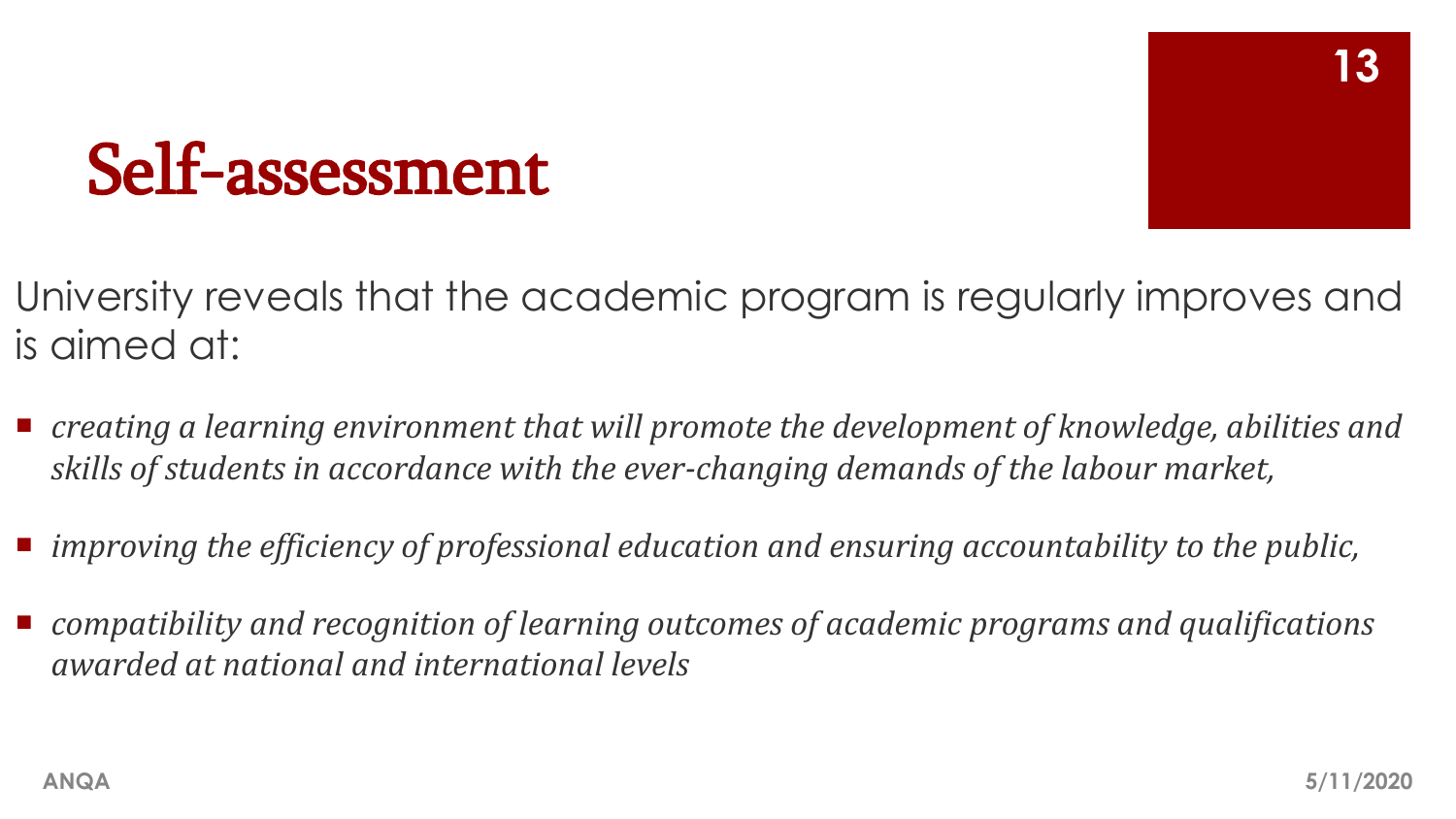| "International Scientific Educational Center of NAS RA" Institution                                                                                                                                                                                                                               | 24 d Baghramyan<br>ave., Yerevan, RA               | Accredited                 | up to 11.05.<br>2021 | <b>Read More</b> |
|---------------------------------------------------------------------------------------------------------------------------------------------------------------------------------------------------------------------------------------------------------------------------------------------------|----------------------------------------------------|----------------------------|----------------------|------------------|
| "National University of Architecture and Construction of Armenia" Foundation                                                                                                                                                                                                                      | 105 Teryan st.,<br>Yerevan, RA                     | Accredited                 | up to<br>29.09.2020  | <b>Read More</b> |
| "Yerevan State Institute of Theatre and Cinematography"SNCO                                                                                                                                                                                                                                       | 26 Amiryan str.,<br>Yerevan, RA                    | Accredited                 | Up to<br>19.10.2020  | <b>Read More</b> |
| "State Institute of Physical Culture and Sport of Armenia" Foundation                                                                                                                                                                                                                             | 11 Alex Manoogian<br>str., Yerevan, RA             | Accredited                 | Up to<br>19.10.2020  | <b>Read More</b> |
| Gyumri State Pedagogical Institute after M. Nalbandyan SNCO<br>* According to the RA Government decree No 1031 adopted on 22.09.2016,<br>Shirak State University after M. Nalbandyan Foundation was recognized as the<br>successor of Gyumri State Pedagogical Institute after M. Nalbandyan SNCO | 4 P. Sevak street.<br>Gyumri, Shirak<br>region, RA | Accredited                 | up to 21.07.<br>2020 | <b>Read More</b> |
| Eurasia International University Ltd.                                                                                                                                                                                                                                                             | 2/24 Azatutyun<br>avenue, Yerevan, RA              | Under re-<br>accreditation | up to<br>03.11.2017  |                  |
| Armenian State Pedagogical University after Khachatur Abovyan SNCO                                                                                                                                                                                                                                | 17 Tigran Mets str.,<br>Yerevan, RA                | Accredited                 | up to<br>10.10.2019  | <b>Read More</b> |
|                                                                                                                                                                                                                                                                                                   | Yerevan, RA                                        |                            | 10.10.2019           |                  |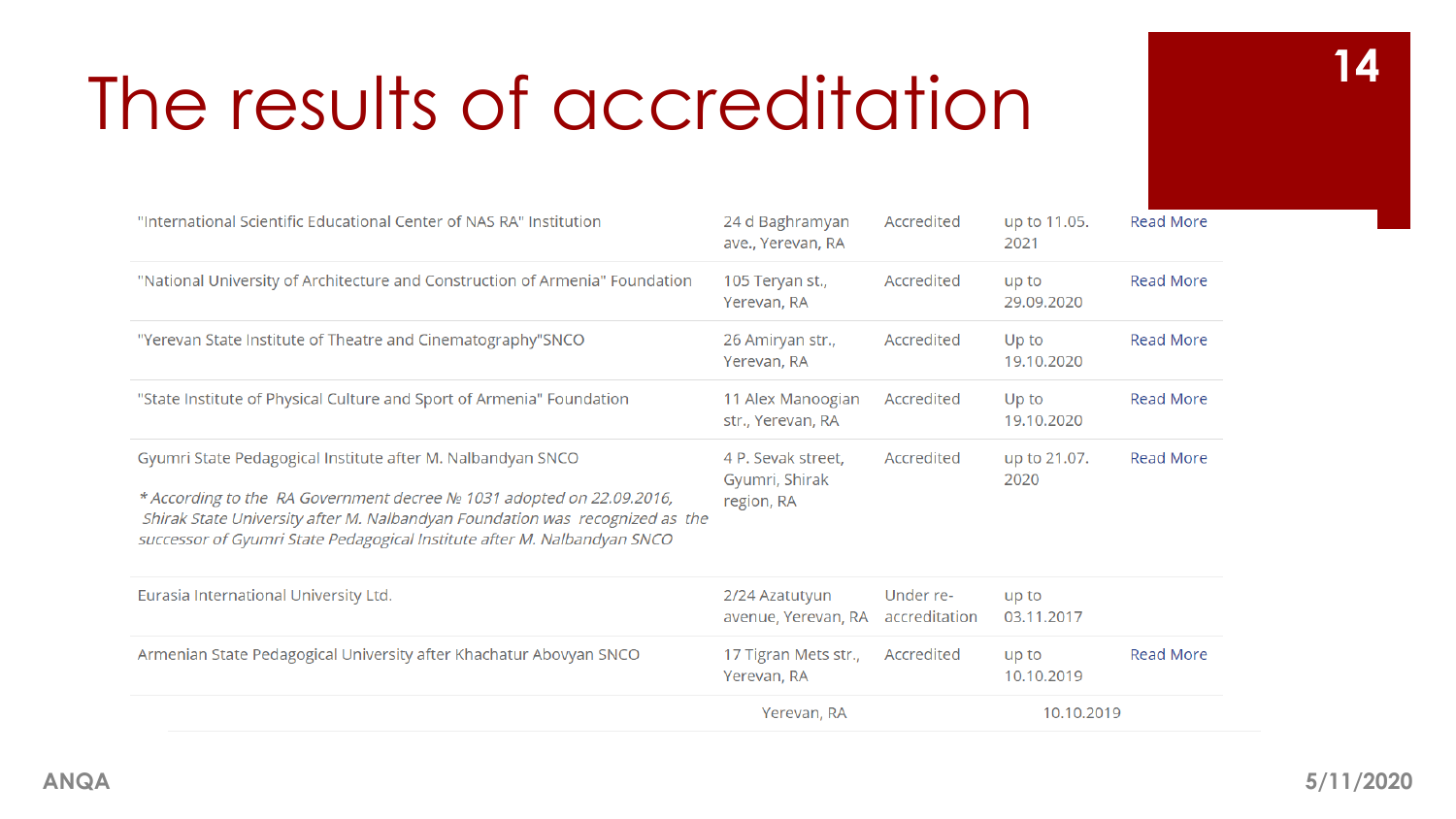## Recommendations

- *The National Center for Professional Education Quality Assurance Foundation (ANQA) in its report in 2018 has summarized the problems that the HEIs currently face, which they identified during institutional accreditations:*
- *In case of curricula – no benchmarking carried out which has a negative influence on the comparability and compatibility of the curricula and which results in the problems during the mobility programs. The curricula offered by the HEIs are not flexible and don't support student mobility.*

**15**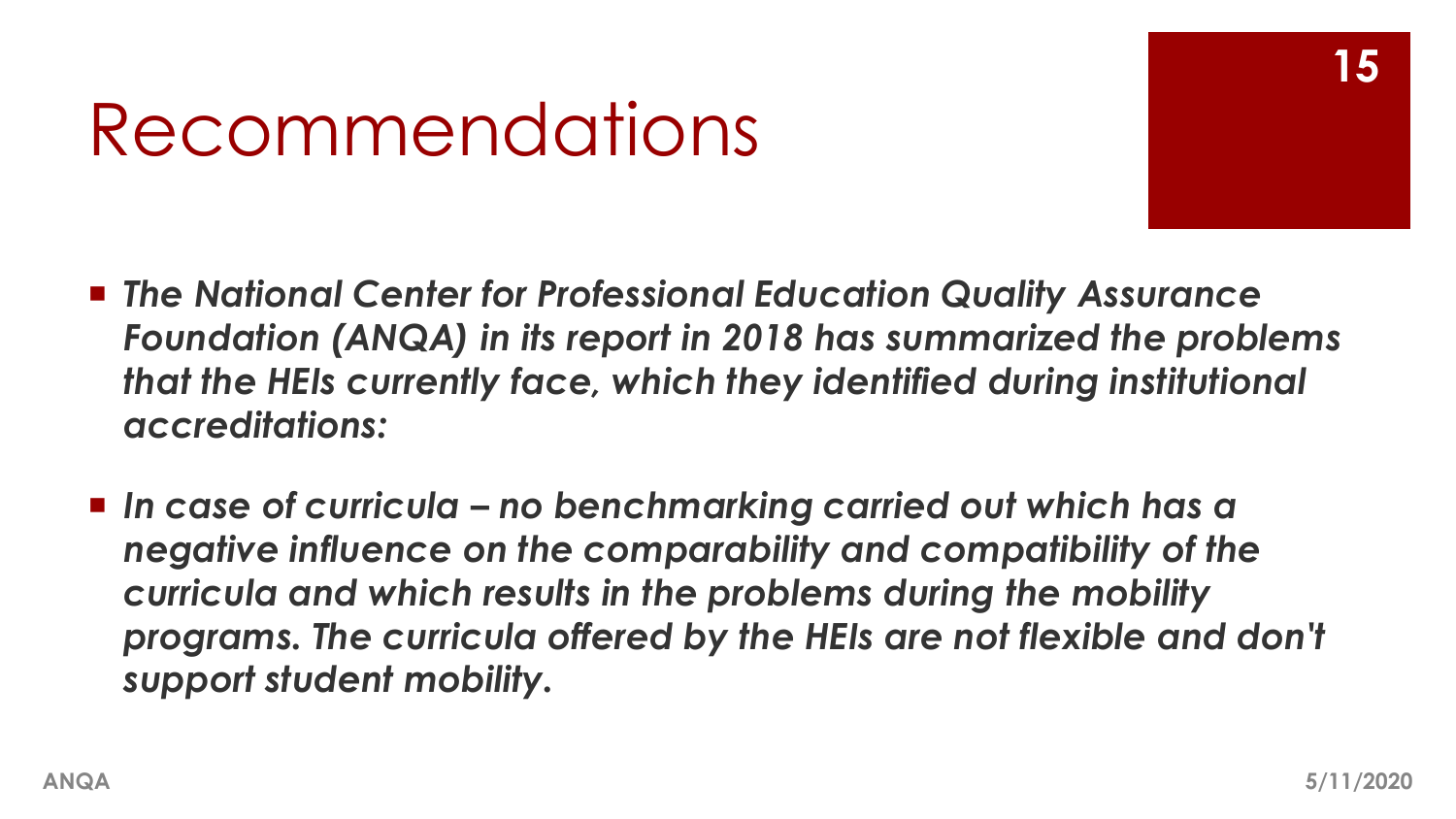- *HEIs don't have effective mechanisms to identify students' needs.*
- *The environment for students with special needs is a problem in many HEIs.*
- *Professional trainings for the academic staff in the HEIs are few: no needs assessment carried out in these terms.*
- One of the weak points in the HEIs is internationalization due to *poor knowledge of foreign languages, absence of joint or double degree programs in HEIs.*
- *Ineffective public accountability and responsibility mechanisms.*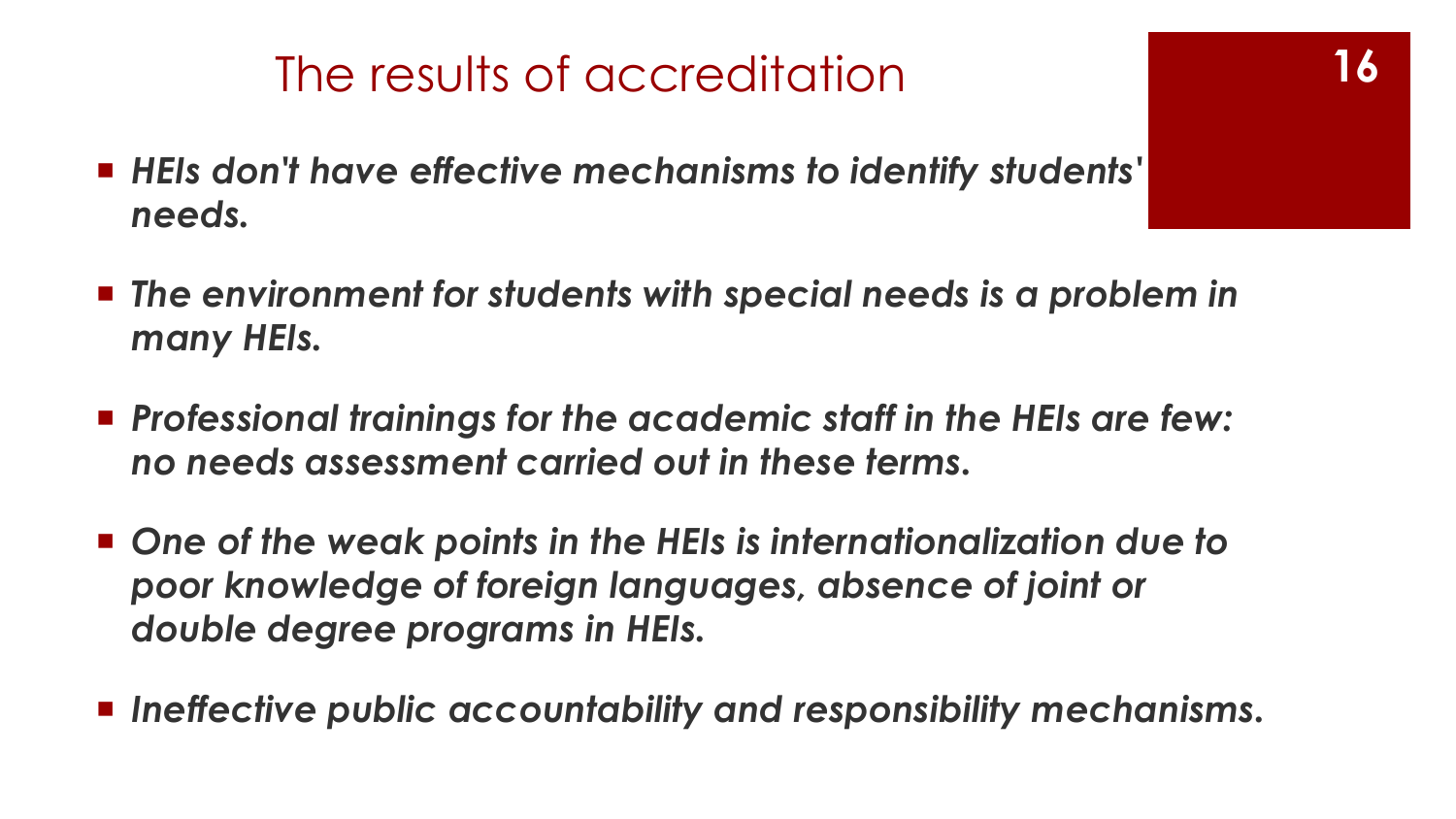- **17**
- **The Plan-Do-Check-Act Procedure** is not sufficiently used as a QA principle – **up to 50%**
- Needs of academic staff trainings and professional trainings are not held (or are held partially without coordination) – **over 40%**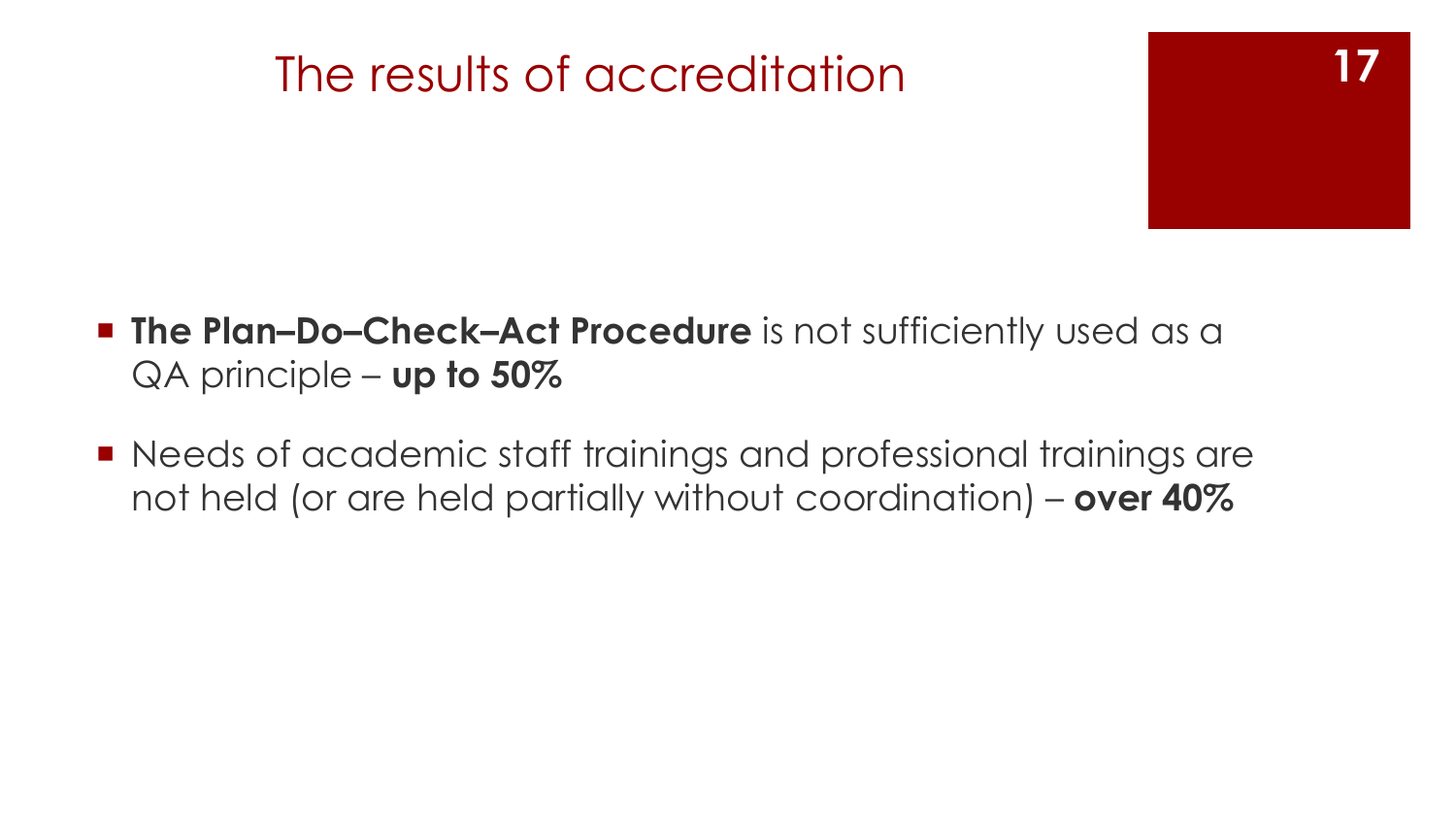- Recommendations for Improvement of Academic Programs at ISEC
- To develop policy and procedures on carrying out benchmarking of academic programs and other processes in order to fully apply the international leading practice for making the academic programs of the Center comparable with similar programs provided by foreign universities.
- To clarify the learning outcomes of the academic programs based on the results of benchmarking and the needs assessment of internal and external stakeholders, to ensure the linkage of the learning outcomes and the content of the subjects taught with the mentioned results.
- **To improve current interdisciplinary MA programs and to promote** the development of new programs. To introduce programs interlinked with industry and other research or educational institutions.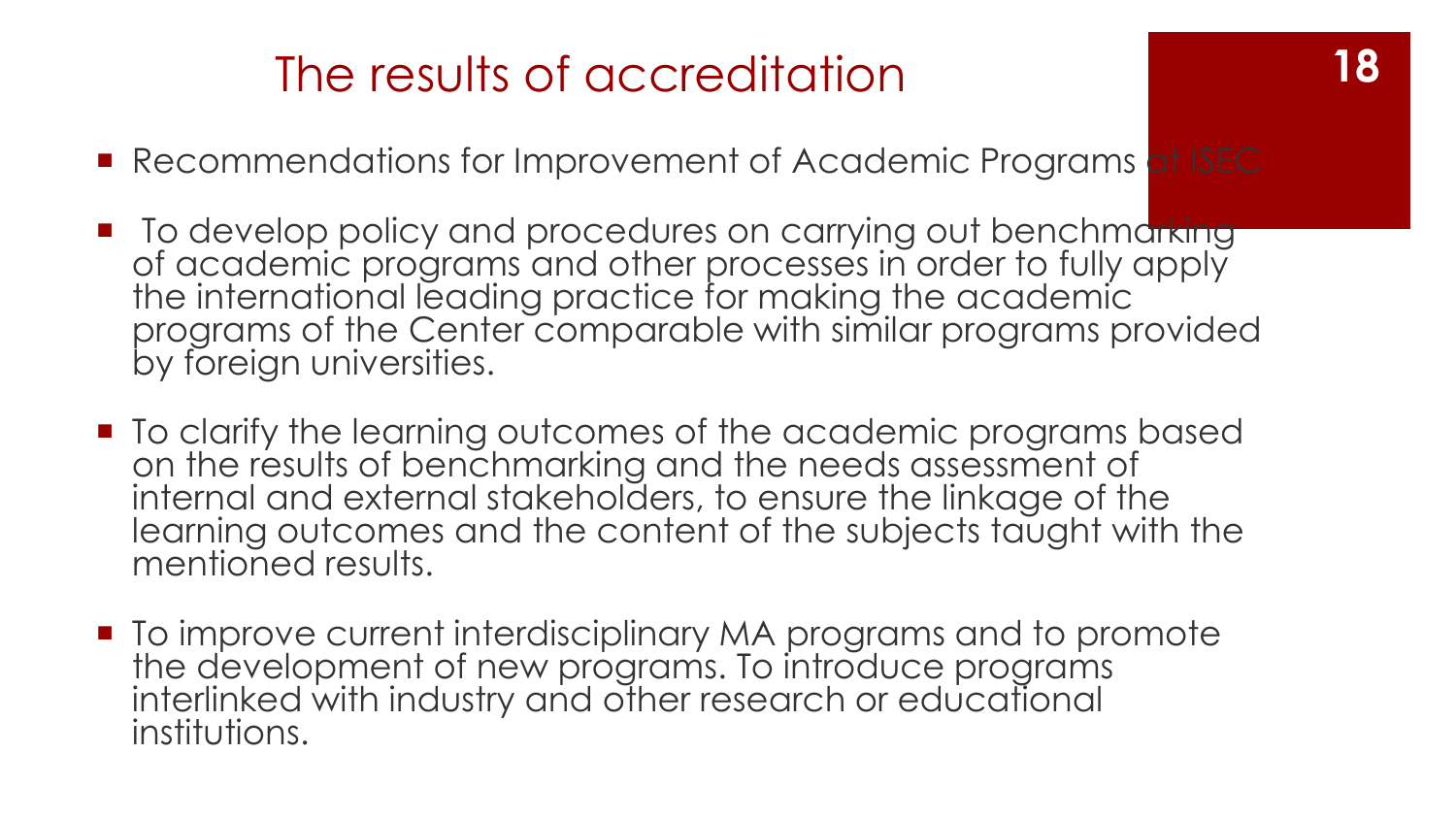- Recommendations for Improvement of Academic Programs at ISEC
- **T** To clarify the mechanisms of needs assessment and analysis of internal and external stakeholders and labor market in the process of contextual and structural modernization of the academic programs.
- **The Constantial Times is example The I** To clarify the criteria for the assessment of thesis papers and learning outcomes mentioned in the assessment system and in course descriptions involving all modes of assessment of teaching and learning results (practical and laboratory activities, internship, participation in seminars, individual and group works, etc.).
- To carry out all the processes mentioned in the regulation of academic program monitoring and regular review with the participation of internal and external stakeholders, to develop indicators for the evaluation of the effectiveness of academic program implementation and QA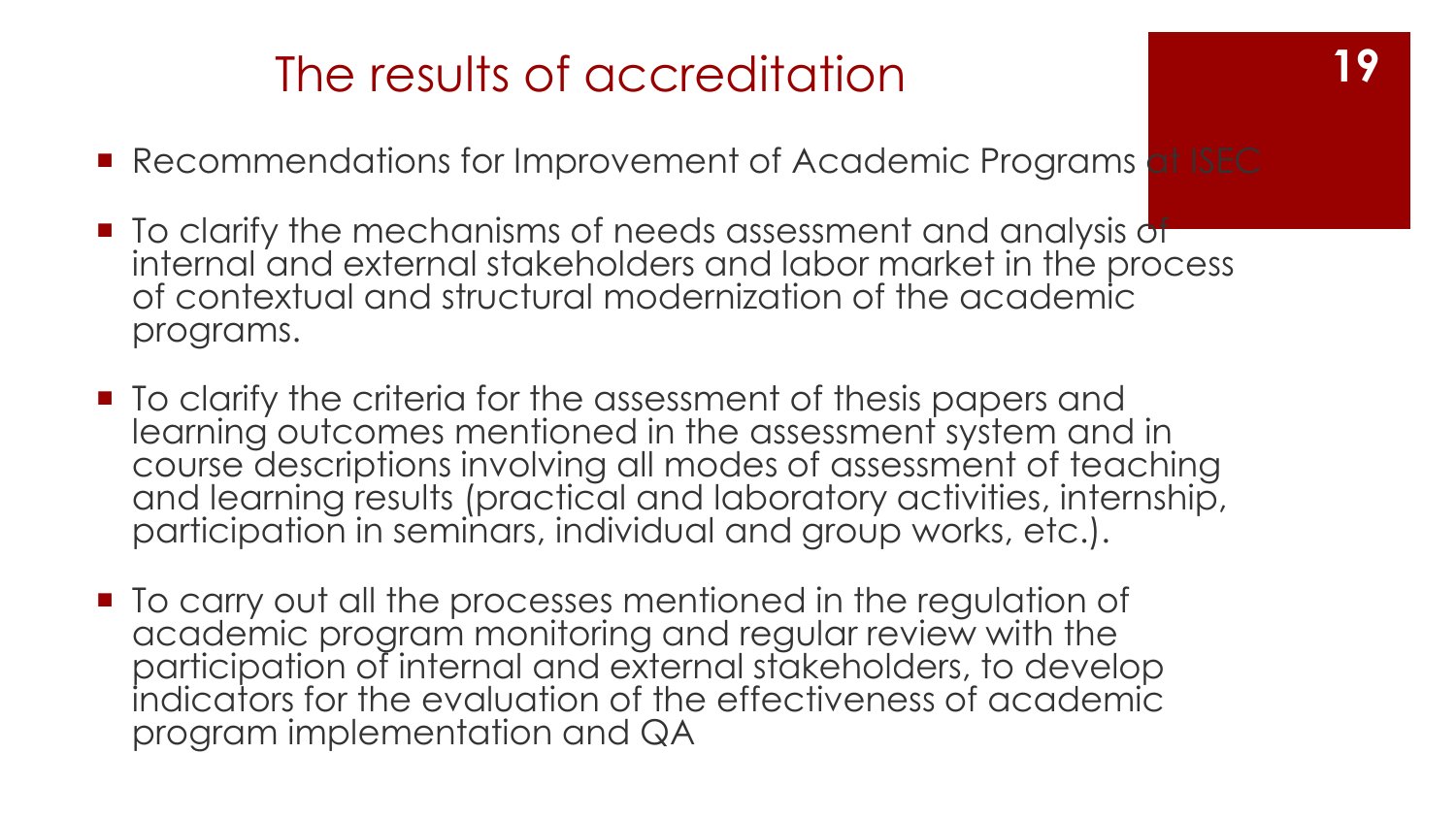### First Actions Taken

The first action taken was to impose the requirement of course benchmarking so in all the mobilities the academic staff needs to examine and analyze the syllabus of his/her academic course vs. similar academic course in the host HEI, make comparisons and correlations and to give recommendations what elements need to be incorporated, what topics need to be improved etc.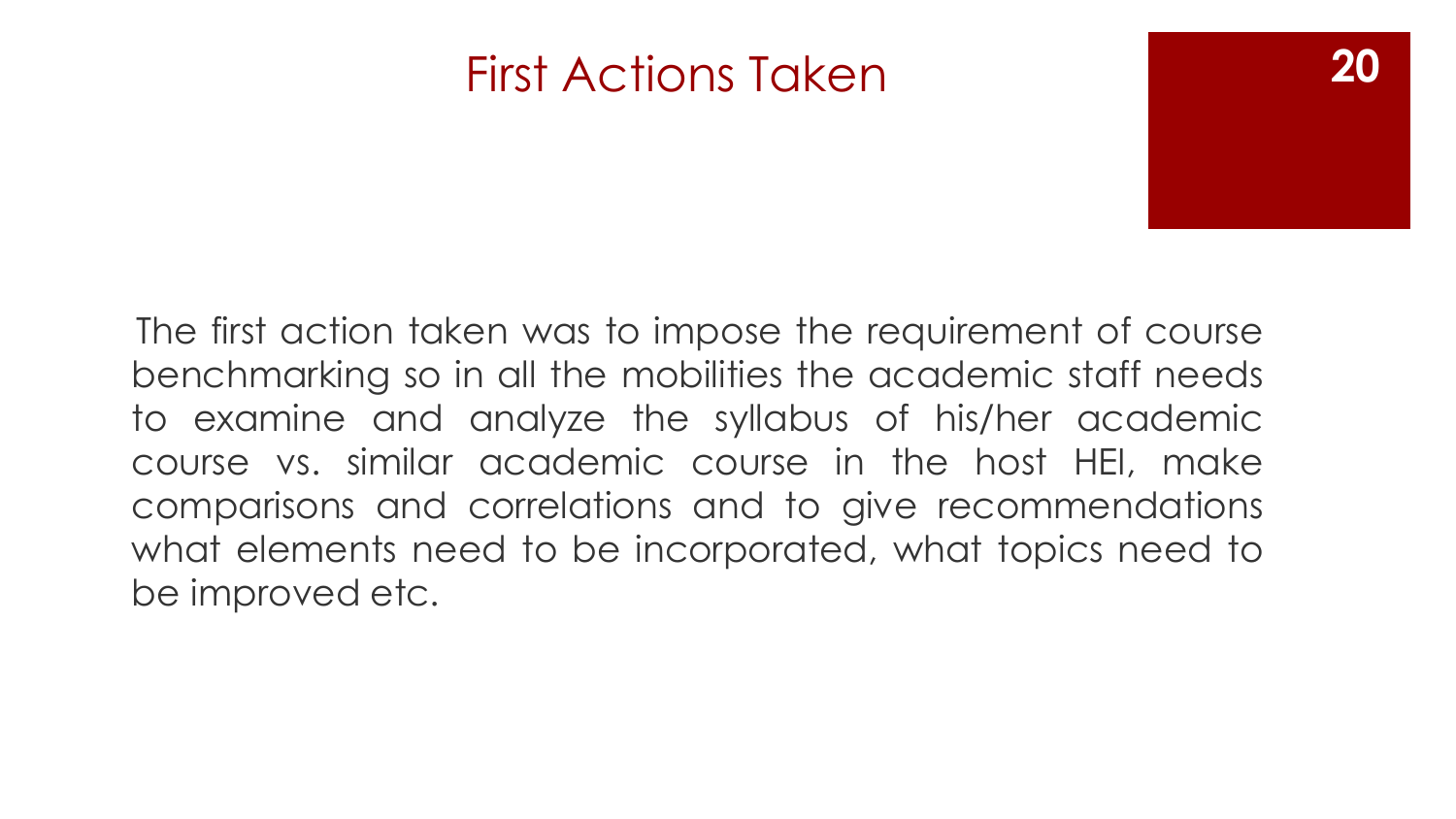## First Actions Taken **21**

• Presentation by ISEC's Delegation at the University of Tuscia 2018

• David Pipoyan's Presentation on Erasmus+ Information Days in Armenia

#### **Reports**

- Aram Simonyan's Report
- Arusyak Harutyunyan's Report
- · Gayane Poghosyan's Report
- Narine Manukyan's Report
- · Davit Pipoyan's Report
- · Armen Saghatelyan's Report
- Meline Beglaryan's Report
- Narine Vardanyan's Report
- · Karen Sangsyan's Report
- Report by Sh. Asmaryan and V. Muradyan
- Report by L. Sireyan and G. Melkonyan